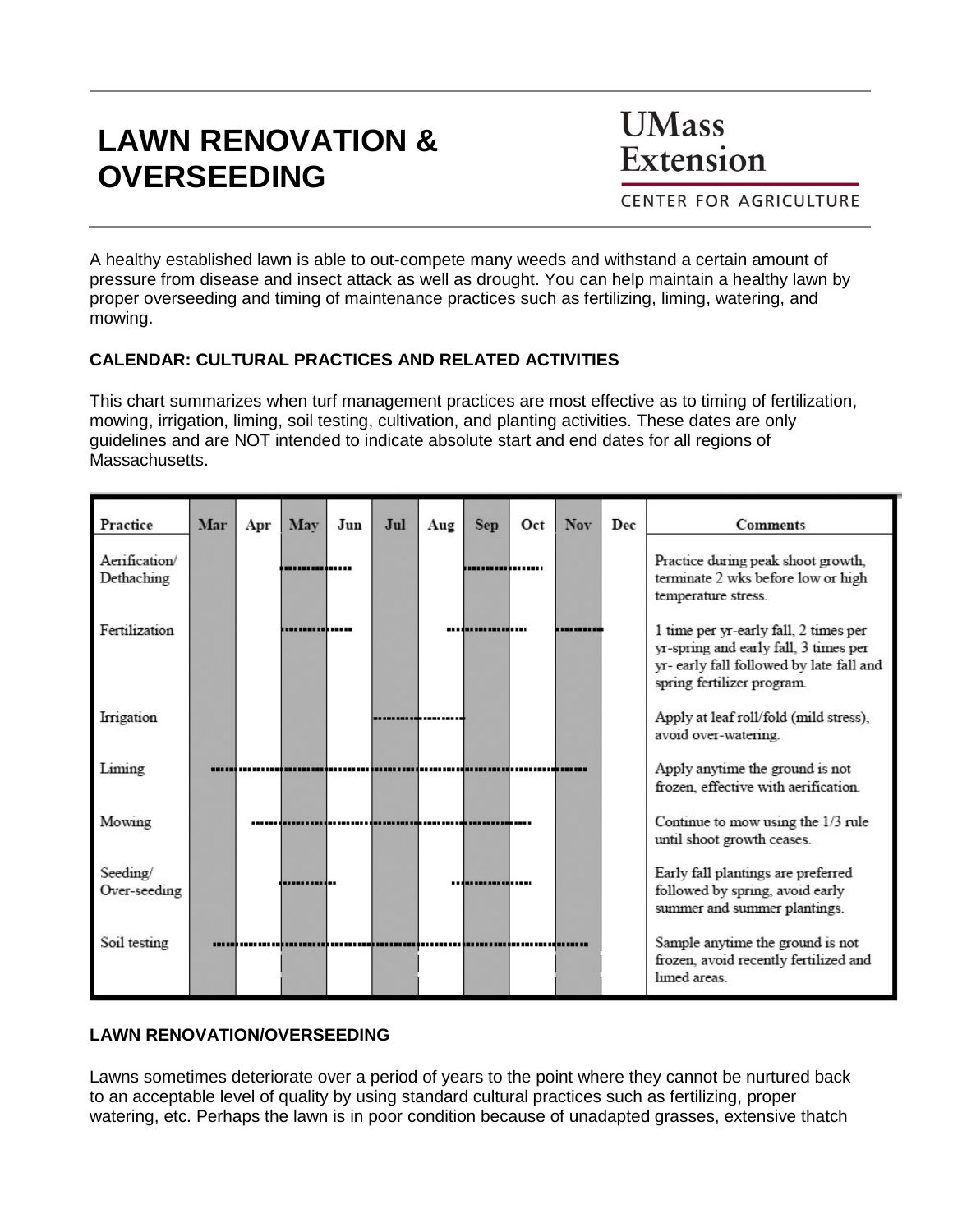accumulation, excessive disease and/or insect damage, or a heavy infestation of difficult-to-control weeds. Under circumstances such as these, renovation of the lawn may be necessary. Renovation consists of eliminating whatever factors cause poor quality, followed by reseeding without completely tilling under the lawn. The process of renovating may be as basic as simply reseeding bare spots, or as involved as killing all vegetation using a non-selective herbicide such as glyphosate (Roundup  $\Box$  or Kleenup  $\Box$ ) followed by re

carried out if a lawn is composed of at least 50% weedy and undesirable grass species.

## **TIMING**

Renovation during late summer (August 15 - September 15) generally yields the best results. Minimal weed competition as well as cooler temperatures and ample rainfall usually follow late summer renovation, thus providing a favorable environment for new seedlings. Late summer seeding must be accomplished early enough to allow the grass to become well established before the onset of cold weather in order to enhance winter survival. Renovation may be attempted during spring if absolutely necessary. During late spring, however, extensive weed competition coupled with summer drought and heat stress can reduce the probability of success.

#### **SEEDING GUIDELINES AND CONSIDERATIONS**

The objective of any seeding is to establish a mature, permanent and high quality turfgrass stand in the shortest period of time possible. To that end, the process may begin with: modification of the subsoil; grading to insure proper surface water drainage; application of topsoil and incorporation of appropriate amendments (based on soil test results) such as fertilizers to correct for soil nutrient deficiencies and liming materials to raise soil pH; selection of recommended turfgrass species, cultivars, and mixtures or blends to be planted; and proper post planting care and cultural practices to encourage rapid establishment and a successful seeding. A number of factors must be considered.

#### **SEEDING RATE CONSIDERATIONS**

Proper seeding rate during establishment is critical to achieving the primary objective of any seeding: establishment of a functional turfgrass stand that will develop to maturity as quickly as possible. High quality seed is relatively inexpensive on a cost per acre basis and therefore seeding at less than the recommended rate is not an effective cost saving strategy because it will add more cost in the long term. Seeding at rates that are less than optimum will result in an open turfgrass stand of low shoot density that will encourage weed invasion and increase herbicide use and chemical cost. Seeding at rates in excess of those recommended in Table 1 will result in a stand containing a high number of small, young, immature (juvenile) plants that will be slow to develop into mature and robust adult plants that are more tolerant of environmental stresses such as heat, drought, cold, and wear. Therefore it is important to avoid the temptation of seeding at excessively high rates that can delay or postpone turfgrass stand development. The optimum seeding rate ranges given in Table 1 (by mixture) take into account several factors such as seed size and number, growth habit, and minimum purity and germination differences that exist among species.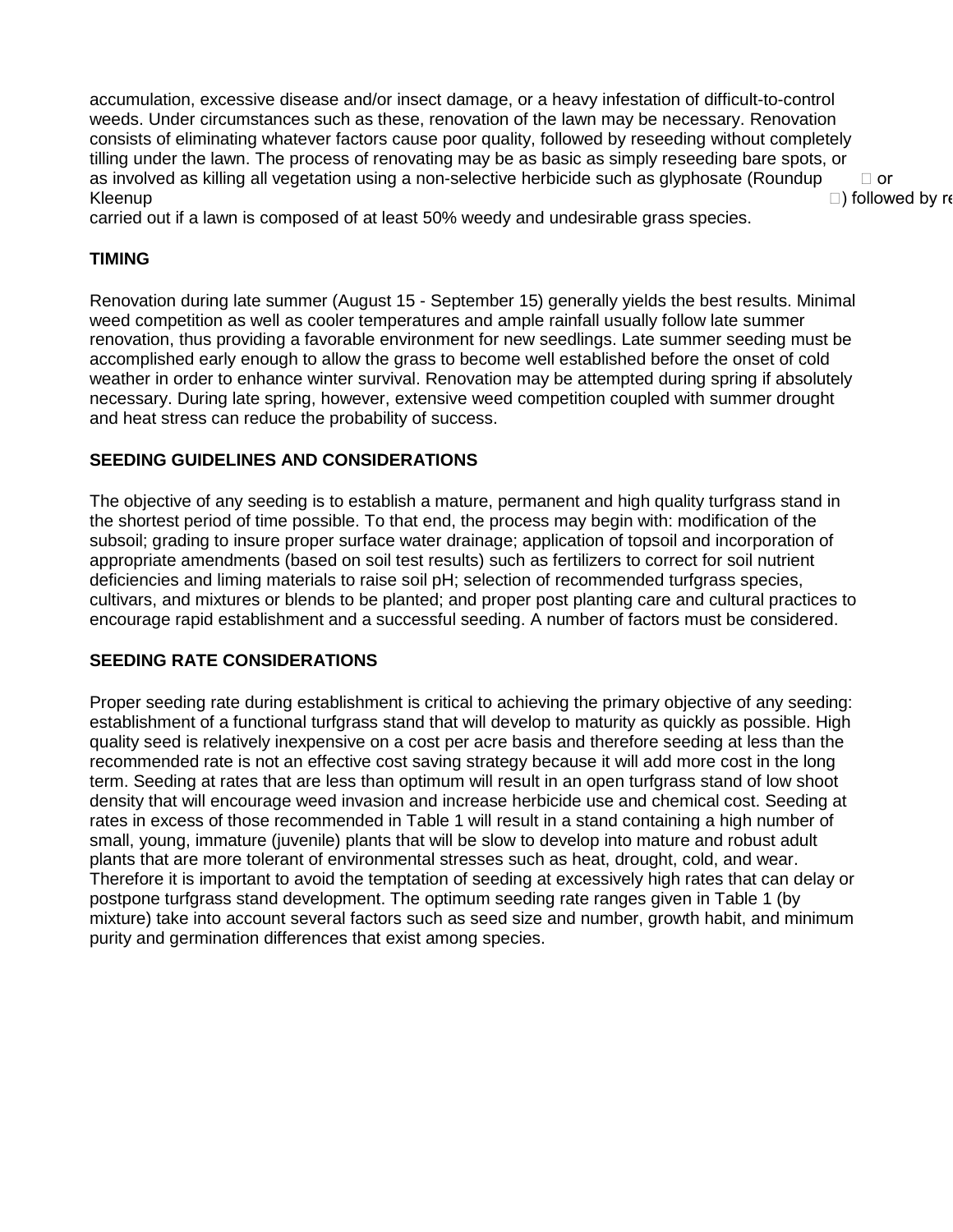| Use                 | Species (% by weight)            | Rate (lbs/1000 ft <sup>2</sup> ) |
|---------------------|----------------------------------|----------------------------------|
|                     | 100% Kentucky bluegrass*         | $2$ to $3$                       |
|                     | 80% Kentucky bluegrass*          |                                  |
|                     | 20% perennial ryegrass*          | $3$ to $4$                       |
| Athletic fields     | 100% perennial ryegrass*         | 6 to 8                           |
|                     | (overseeding key wear areas)     |                                  |
|                     | 100% tall fescue**               | 7 to 10                          |
|                     | (southern half of New England)   |                                  |
| Lawns-sun           | 65 to 75% Kentucky bluegrass*    |                                  |
| Med. to high maint. | 10 to 20% perennial ryegrass*    | $3$ to $4$                       |
|                     | 15% fine fescue**                |                                  |
| Lawns-sun           | 65% fine fescue*                 |                                  |
| Low maint.          | 10-20% perennial ryegrass*       | 4 to 6                           |
|                     | remainder Kentucky bluegrass     |                                  |
|                     | 80 to 90% fine fescue*           | 4 to 6                           |
| Lawns-shade         | 10 to 20% perennial ryegrass*    |                                  |
| Well drained        | 80% shade tolerant K. bluegrass* | $3$ to $4$                       |
|                     | 20% perennial ryegrass*          |                                  |
| Lawns-shade         | 70% rough bluegrass              | $2$ to $3$                       |
| Wet                 | 30% shade tolerant K. bluegrass* |                                  |

Table 1. Recommended turfgrass mixtures (and uses) for Massachusetts.

\*Two to three improved cultivars recommended.

\*\* One or more improved cultivars recommended.

Any factors that contribute to high seedling mortality (death rate) would be expected to reduce the numbers of plants that will survive to maturity in a turfgrass stand. Actual field germination and survival may range from 50 to 95 %. Under ideal field conditions for germination 95% survival can be expected, with good field conditions a 70 % survival rate may be expected. Therefore if seedling survival rates are expected to be low because of poor conditions for germination, higher seeding rates will be required to compensate. Seeding rates in Table 1 are given as ranges to allow for such conditions. For example, if seedbed preparation and post planting care are expected to be near ideal then lower rates can be used. If good or less than ideal conditions are expected then the high end of the seeding rate range is recommended.

If poor conditions for germination and seedling survival are expected then seeding rates should be adjusted above those rates given in Table 1; as a general rule increasing the seeding rate by 50 % to compensate for poor conditions.

Factors or conditions that contribute to poor germination and seedling survival include:

- 1. Poor drainage (excessive, poor),
- 2. Acidic soil pH,
- 3. Phosphorus and potassium nutrient deficiencies,
- 4. Soil compaction,
- 5. Inadequate or excessive soil firming,
- 6. Excessive tilling,
- 7. Rocks and debris at soil surface,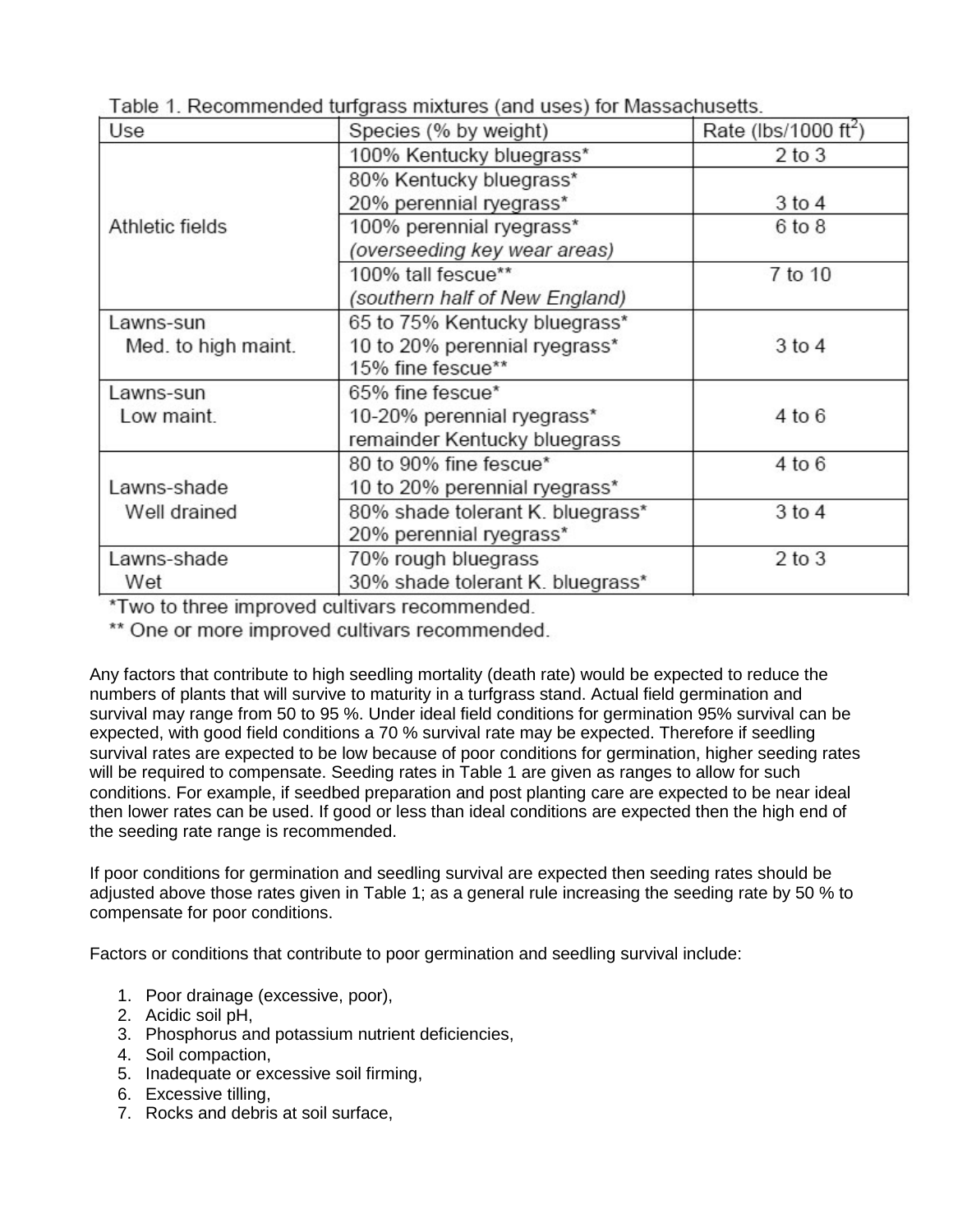- 8. Poor seed soil contact or coverage,
- 9. Inadequate or excessive mulch,
- 10. Steep grades (slope) that contribute to soil erosion,
- 11. Poor seeding time,
- 12. Poor post planting care.

**Generally, the better the conditions for seeding (soil type, seedbed, time of year) the less seed will be required!** The late summer and early fall period is the preferred period for turfgrass establishment because of the warm soils that promote rapid germination and turfgrass development, the long favorable period for growth (2 to 3 months) that is expected before the onset of stress (winter), and is a period of reduced weed competition.

#### **RENOVATION PROCEDURE**

The following procedure is designed for renovation of large areas of turf and/or entire lawns. If only a few small spots require reseeding, steps 2 and 3 may be omitted.

- 1. Correct whatever factors caused the lawn to deteriorate to the point of needing renovation. Recontour the lawn if necessary, improve drainage, eliminate excessive shade, etc. Renovation will only yield temporary improvement unless the original cause of poor quality is remedied.
- 2. Control all weeds present. Most broadleaf weeds can be selectively eliminated by using commonly available herbicides. It is not safe to re-seed immediately into areas treated with broadleaf herbicides unless directed by the herbicide label. Small infestations of bunch type (non-spreading), weedy grasses can be removed by digging. Remove the weed grass and soil to a depth of about 2 to 3 inches. Remove soil for a distance of about 2 to 3 inches outside of the clump to ensure the removal of all parts of the undesirable plant.

Perennial weeds which spread via rhizomes (underground creeping stems) or stolons (above ground runners) cannot be controlled by digging. Spreading perennial grasses such as quackgrass and bentgrass should be controlled using a non-selective herbicide such as glyphosate (Roundup<sup>TM</sup> or Kleenup<sup>TM</sup>)

- 3. It may be advisable to permit the lawn to grow slightly higher than normal prior to weed control to allow the weeds to grow larger, thus producing more leaf area for better herbicide uptake and control. Wait 5 to 7days following herbicide application before proceeding with renovation in order to allow for complete herbicide uptake and allow any chemical residues in the soil to dissipate. Always follow label recommendations when using herbicides. Specific information concerning rate of application, weeds controlled, waiting period before reseeding, etc. is stated on the label.
- 4. Mow the entire area as low as possible (1/2" 3/4"), and remove all debris. If there is an appreciable accumulation of thatch (more than 1/3"), remove it at this time using a dethatcher (sometimes called a power rake or vertical mower). A dethatcher is a power driven machine similar to a lawn mower except that is has a series of vertical blades or tines which rotate on a horizontal shaft to remove surface debris and thatch. Several passes over the area may be needed to achieve desired results. All loose debris created by this operation should be removed. However, it is recommended not remove more than 50 percent of the dead debris during dethatching because the remaining debris serves as mulch, which protects against soil erosion and seed displacement.